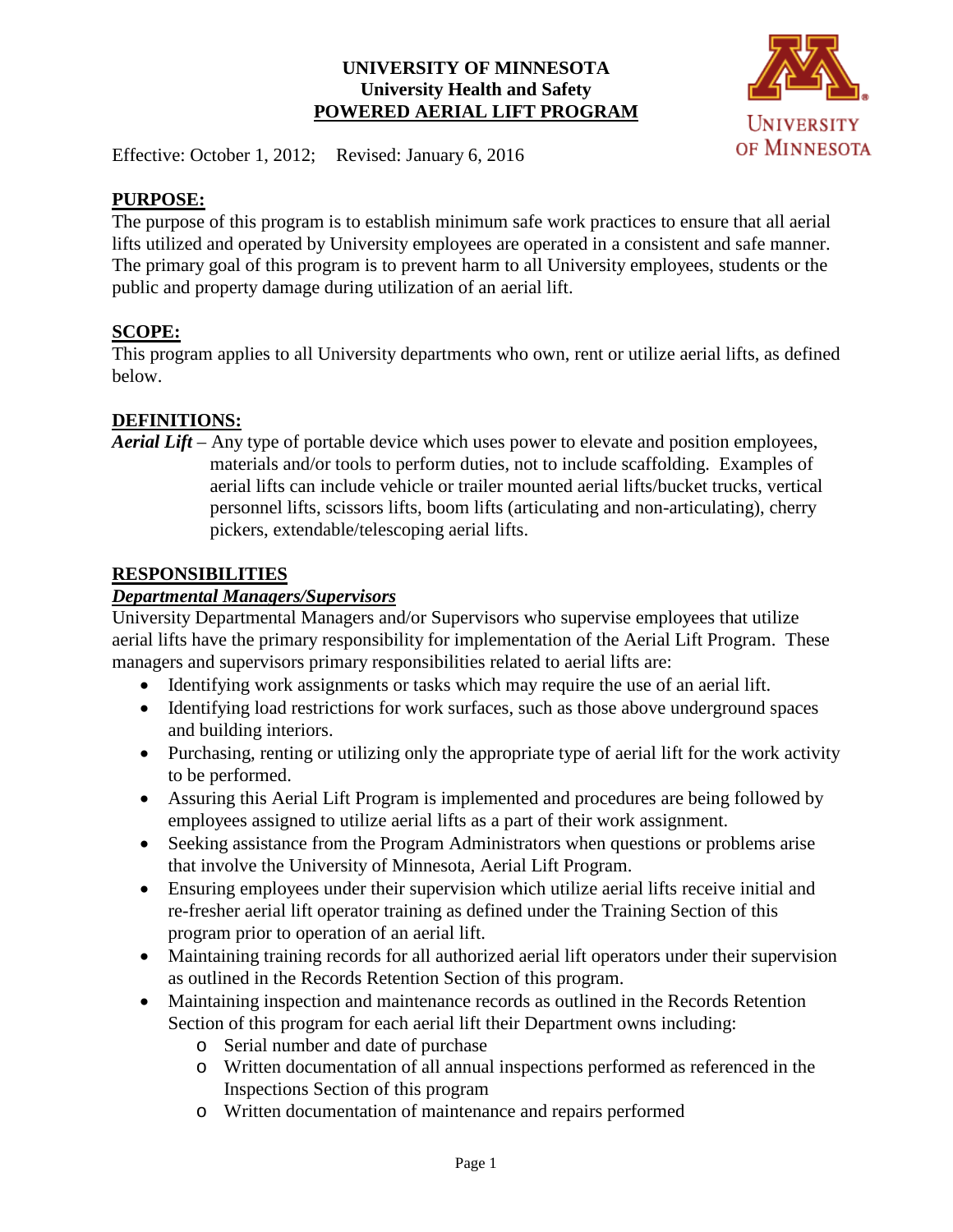- Ensuring all required inspections outlined in the Inspections Section of this program are performed on the aerial lifts utilized by their employees.
- Requiring any aerial lift with safety related concerns to be locked and tagged "Out of Service" until needed repairs are completed.

#### *Employees*

University employees that utilize an aerial lift are responsible for the following:

- Attending initial aerial lift operator training and gaining authorization from their supervisor prior to operating an aerial lift.
- Prior to use, reviewing the operator's manuals for the specific aerial lifts they utilize.
- Maintaining, properly storing, inspecting and taking reasonable care of aerial lifts under their use.
- Performing a pre-start inspection of the aerial lift and work site before use as required in the Inspections Section of this program.
- Monitoring weather conditions continuously when aerial lifts are used outdoors, including wind speeds. Immediately taking aerial lifts out of service during adverse, unsafe weather conditions.
- Informing their supervisor when an aerial lift needs to be repaired or replaced due to defects or damage or when the aerial lift does not pass the pre-start inspection.
- Lowering the work platform and stopping their work activities if, at any time, they are concerned for their safety or that of other University employees or the public.
- Ensuring the safety of co-workers and the public while operating an aerial lift such as securing the area of operation.

### *Program Administrators*

University Health and Safety (UHS) is responsible to oversee the Aerial Lift Program including:

- Developing and implementing a training program to ensure all University employed aerial lift operators are trained on the proper use of aerial lifts.
- Providing consultation to University departments and employees in the administration and implementation of the Aerial Lift Program.
- UHS will evaluate the Aerial Lift Program annually and revise it as necessary.

## **TRAINING**

Prior to a University employee being authorized to operate an aerial lift, the supervisor will ensure their employee has completed a formal training session covering the proper use of the specific aerial lift to be utilized. A Safety Training Attendance Record is available in Appendix A to document attendance at Aerial Lift training. Following the initial training, aerial lift operators will be required to attend and receive refresher aerial lift training every five (5) years. An employee must demonstrate they understand the contents of the training by completing a written test at the end of the training. Training resources for University departments can include qualified department staff, University Health and Safety, certified trainers or a manufacturer representative.

Formal training will include a review of:

- Hazards associated with operation of aerial lifts
- The University of Minnesota Aerial Lift Program and its requirements
- Aerial lift stability and factors affecting stability
- All control and safety features and devices of the aerial lift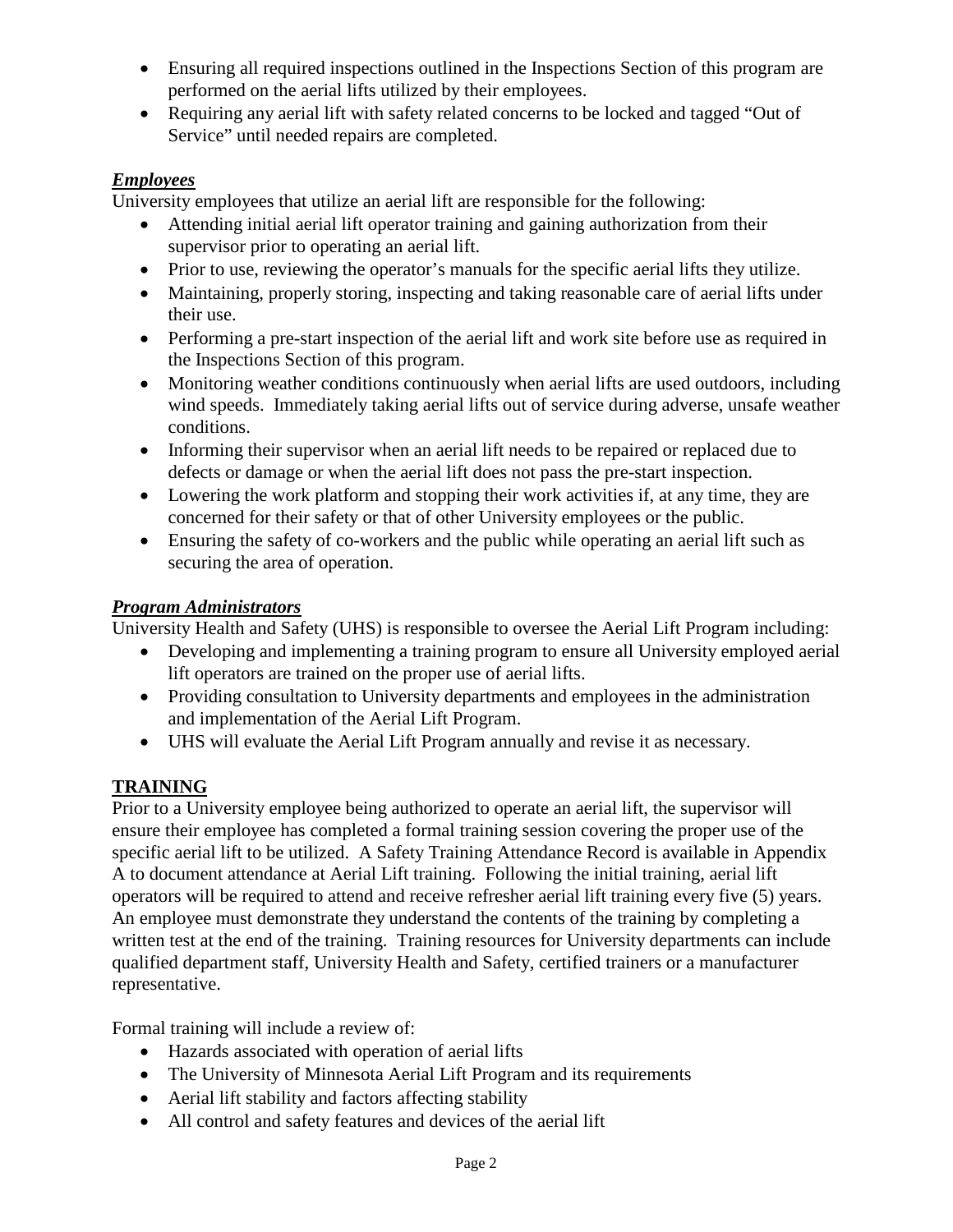- Safety operation requirements
- Fall protection requirements
- Pre-start and worksite inspections and maintenance requirements
- Warning labels and placards and location of operator's manual
- Identifying and maintaining adequate distance from electrical hazards
- Weather conditions prohibiting outdoor use of aerial lifts

Following completion of the formal training and written test all operators must be shown the location and proper operation of controls and safety devices on the specific aerial lift that will be utilized including how to perform the daily pre-start aerial lift inspection and worksite inspection.

Retraining on aerial lifts will be required if:

- Changes in the worksite or type of aerial lift used by the employee render previous training obsolete;
- Employee work practices or performance indicate important information has not been retained or implemented;
- An aerial lift is involved in an accident; or
- Any other situation indicates re-training is necessary.

#### **FALL PROTECTION REQUIREMENTS**

Standard guardrails are to be installed and maintained around all sides of the aerial lift while personnel are in an elevated position. Employees are required to maintain contact with the floor of the work platform/basket of the lift at all times; using a ladder on the platform or climbing on the guardrails is not permitted at any time.

Employees operating aerial lifts where the platform travels only in the vertical plane directly above the wheel base of the lift including scissor lifts or vertical personnel lifts are not required to wear personal fall protection.

Employees operating aerial lifts where the platform travels in both the vertical and horizontal planes and articulates out beyond the wheel base of the lift which can include: vehicle or trailer mounted aerial lifts/bucket trucks, articulating boom lifts, cherry pickers and extendable/telescoping aerial lifts are required to wear personal fall protection. Personal fall protection includes a personal body harness and lanyard. The lanyard is attached to a designated anchor point in the basket of the platform. Under no circumstances will a lanyard be attached to the guardrail of the platform or an object outside the aerial lift.

#### **INSPECTIONS**

Aerial lifts that are not in proper operating condition shall be immediately removed from service until the problems have been corrected by an authorized and trained maintenance technician. The following are the required inspections to be performed on all owned, rented or utilized aerial lifts used by University employees:

#### **a. Pre-Start Aerial Lift Inspections**

Each day an aerial lift is utilized, a pre-start inspection is required to be completed by the operator prior to use. The pre-start inspection involves a visual inspection and functional test that includes the following criteria:

• Operating and emergency controls.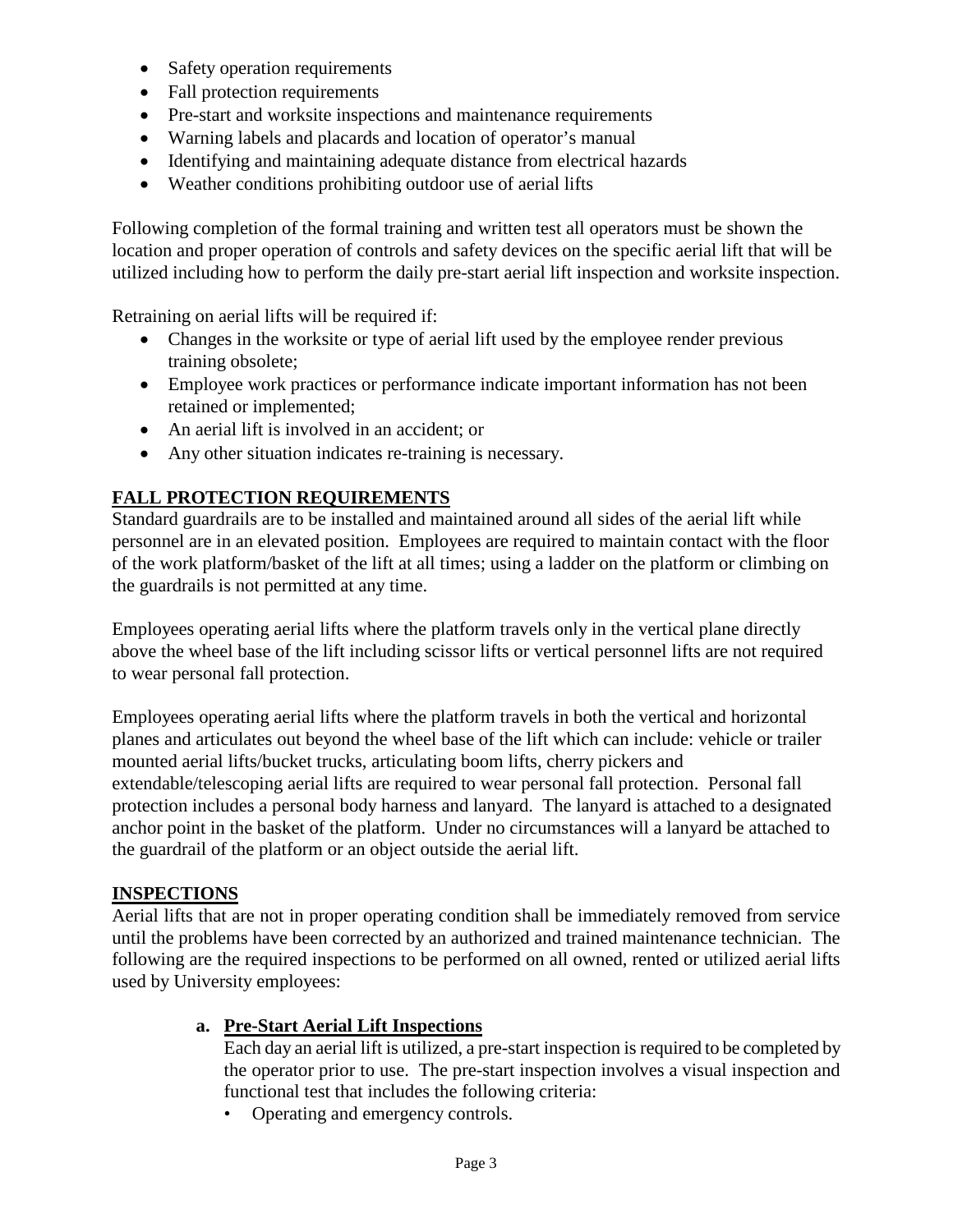- Safety devices.
- Personal protective devices.
- Air, hydraulic and fuel system leaks.
- Cables and wiring harness.
- Loose or missing parts.
- Tires and wheels.
- Placards, warnings, control markings and operating manual(s).
- Outriggers, stabilizers and other structures.
- Guardrail system.
- Other items specified by manufacturer.
- If outdoors, a functioning anemometer is attached to the platform

Because each make and model is unique, the inspection criteria may vary. Please refer to the operator's manual for the specific criteria required for each particular lift that needs to be inspected. An example of a pre-start inspection can be found in Appendix B.

#### **b. Worksite Inspections**

Before an aerial lift is utilized, the operator shall visually check the worksite area where the aerial lift is to be used, identifying potential hazards such as, but not limited to:

- Drop-offs or holes.
- Slopes.
- Bumps and floor obstructions.
- Debris.
- Overhead obstructions and high voltage conductors.
- Hazardous locations and atmospheres.
- Inadequate surface and support to withstand all load forces imposed by the aerial platform lift, including locations above underground garage spaces, tunnels, etc.
- Wind and weather conditions.
	- -Wind speeds must be less than 28 mph and the forecast is to be monitored -No lightening is visible and there are no active thunder storm warnings
	- -No other weather related concerns are in the forecast
- Presence of unauthorized people.
- Other possible unsafe conditions.

Depending on the nature of the worksite and the type of work being performed, additional items may be added to this list of criteria. An example of a Worksite Inspection can be found in Appendix B.

The following inspection is required to be performed on all owned aerial lifts used by University employees:

#### **c. Annual Inspections**

An annual inspection and re-certification will be performed by trained and experienced professionals on all aerial lifts used by University employees. The inspection and re-certification services must comply with the manufacturer recommendations and all applicable requirements of the current standards. Documentation of the completed inspections must be provided to the University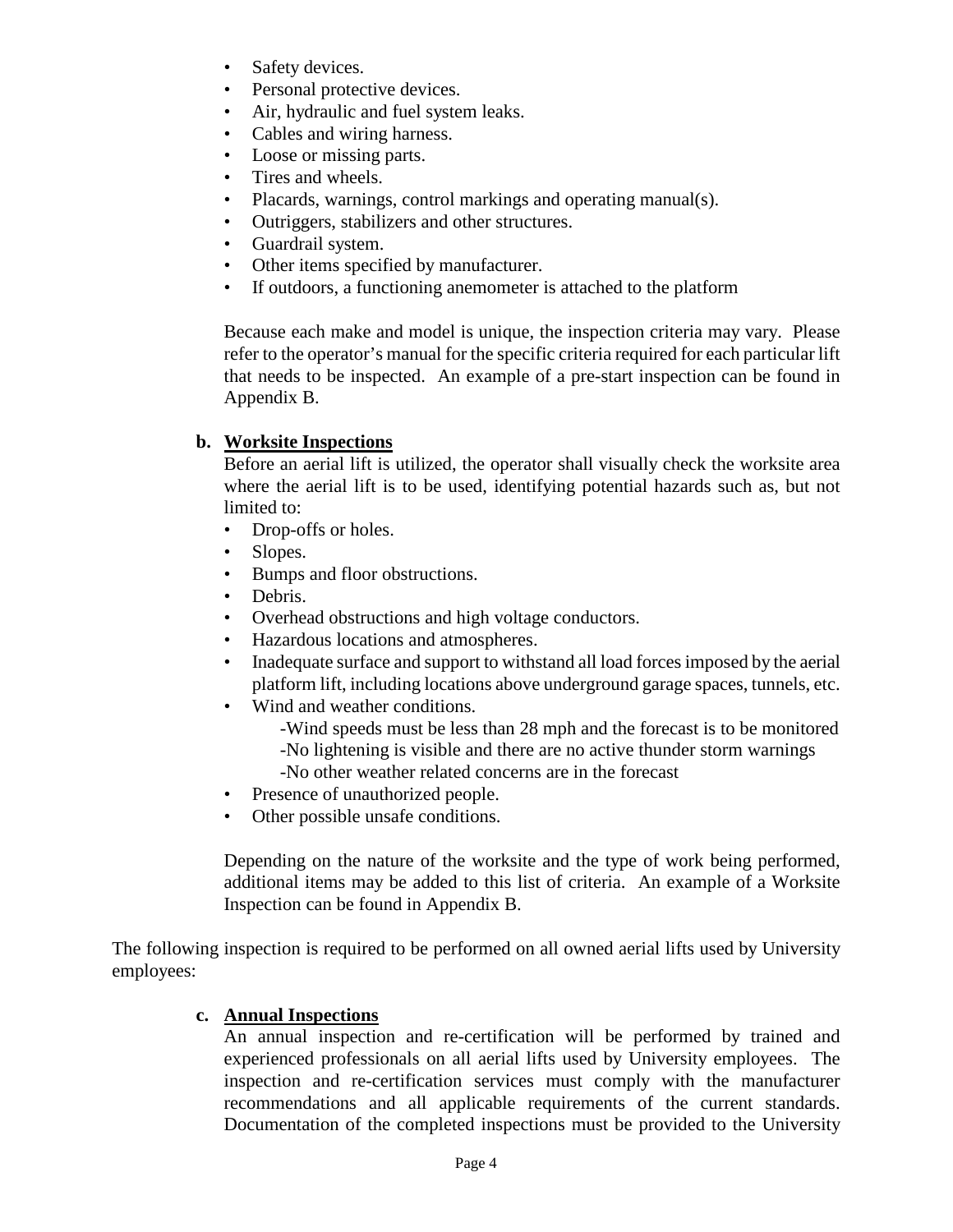department identifying the specific equipment inspected, inspection results including all repairs or adjustments made, deficiencies found and date of inspection. Equipment found to have a safety hazard which could lead to a personal injury will be tagged and placed out of service. Equipment tagged out of service is not to be put back into service until necessary repairs have been completed.

#### **MAINTENANCE**

All maintenance performed on aerial lifts will be performed by trained and experienced professionals. The owning or renting department shall make arrangements with an approved vendor/contractor for maintenance and repairs of their aerial lifts.

Battery charging and fuelling aerial lifts will be completed in an intrinsically safe environment with adequate ventilation. Where battery charging takes place, an ABC fire extinguisher will be provided within 20 feet of the charging station. Where propane cylinder change-outs are needed, tank storage shall take place in an approved location, such as a garage or exterior storage space. While changing out tanks, employees will wear appropriate eye and hand protection.

#### **STANDARD OPERATING PROCEDURES**

To ensure safe practices are used, the following general procedure will be used when an authorized employee operates an aerial lift:

- a. Obtain authorization to operate the aerial lift from your supervisor prior to use.
- b. Perform a pre-start inspection on the aerial lift.
- c. Perform a worksite inspection of the area the aerial lift will be used. It may be necessary to verify underground conditions with the Facilities Management or Records Department.
- d. Move the aerial lift to the work location and extend and adjust outriggers, stabilizers, extendible axles or other stability enhancing means if available. If the work location does not allow enough space to properly set up stabilizing mechanisms, the operator will refer to the operator's manual to ensure that the height, weight or wind conditions are within the limits of the aerial lift while the stabilizing mechanisms are not being used.
- e. Ensure all guardrails are properly installed and in place and the load being placed on the aerial lift is within the rated capacity of the lift.
- f. Ensure weather and wind conditions or other horizontal forces are within acceptable limits per the operator's manual.
- g. Ensure all personnel riding on the lift understand the safety requirements and procedures.
- h. For aerial lifts whose platform extends beyond the wheel base of the lift or when guardrails are not in place, as described in the Fall Protection Section of this program, fall protection is required to be worn and utilized for all personnel on the platform.
- **i.** Un-insulated aerial lifts are not to be operated within ten (10) feet of overhead power lines of 50 kilovolts or less. If operating in areas with overhead power lines greater than 50 kilovolts, work units must consult with their safety representative prior to beginning any work. Only qualified individuals with proper personal protective equipment and insulated equipment may work in close proximity to energized overhead power lines.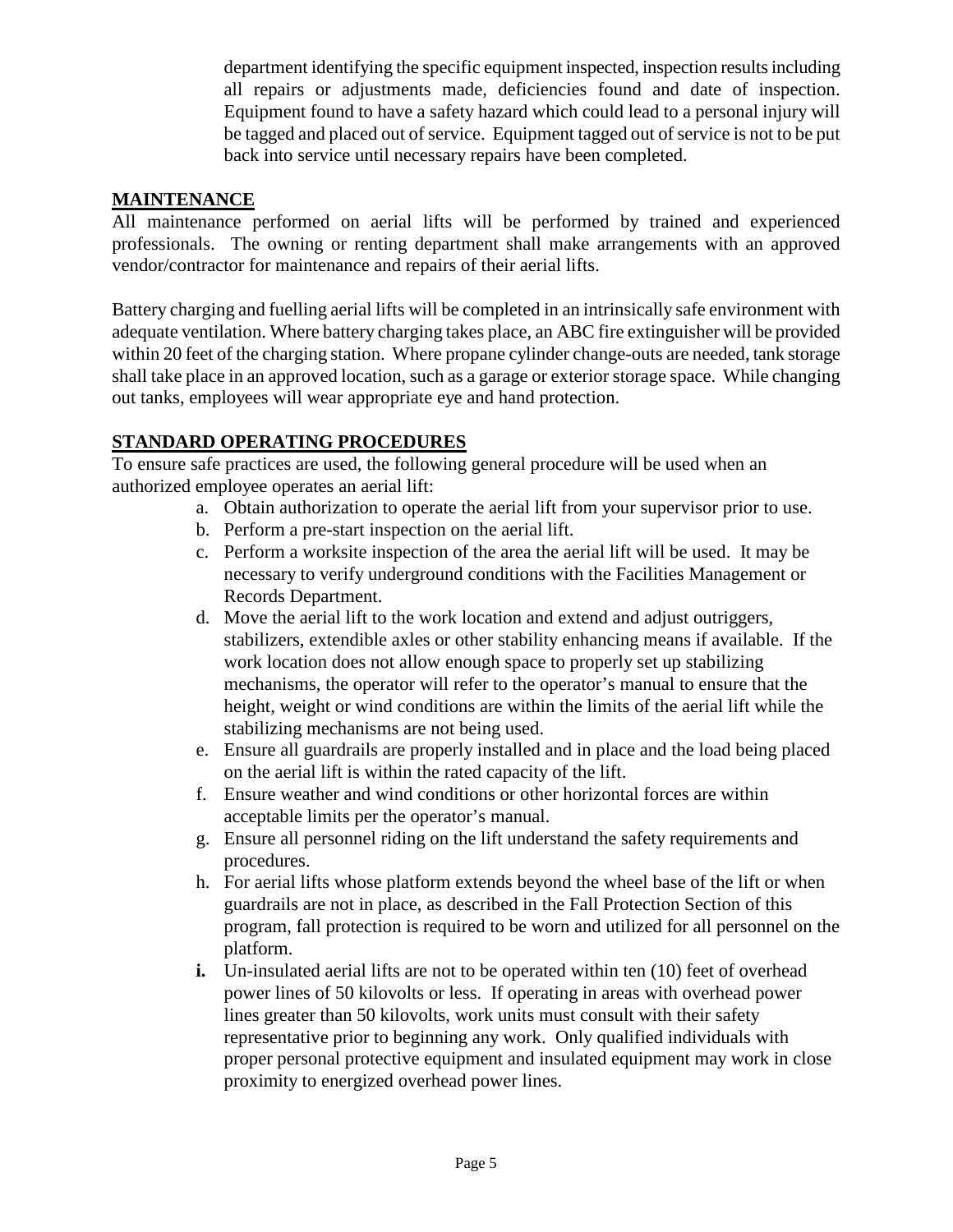#### **RECORDS RETENTION**

Maintenance and annual inspection records will be maintained by the University Department for each aerial lift owned or leased by the Department. Training records will be maintained for each aerial lift operator working for the University Department.

Record retention for each University owned or leased aerial lift includes:

- Serial number and date of purchase to be maintained for the entire ownership of the lift.
- Written documentation of all maintenance and repairs performed on the lift to be maintained for the entire ownership of the lift.
- Written documentation of annual inspections referenced in the Inspections Section of this program to be maintained for the entire ownership of the lift.

Record retention for training completed by each University employee operating an aerial lift is to be maintained for the length of employment of the operator.

#### **Legal References:**

29 CFR 1910.67 29 CFR 1926.453 29 CFR 1926.454 ANSI Standards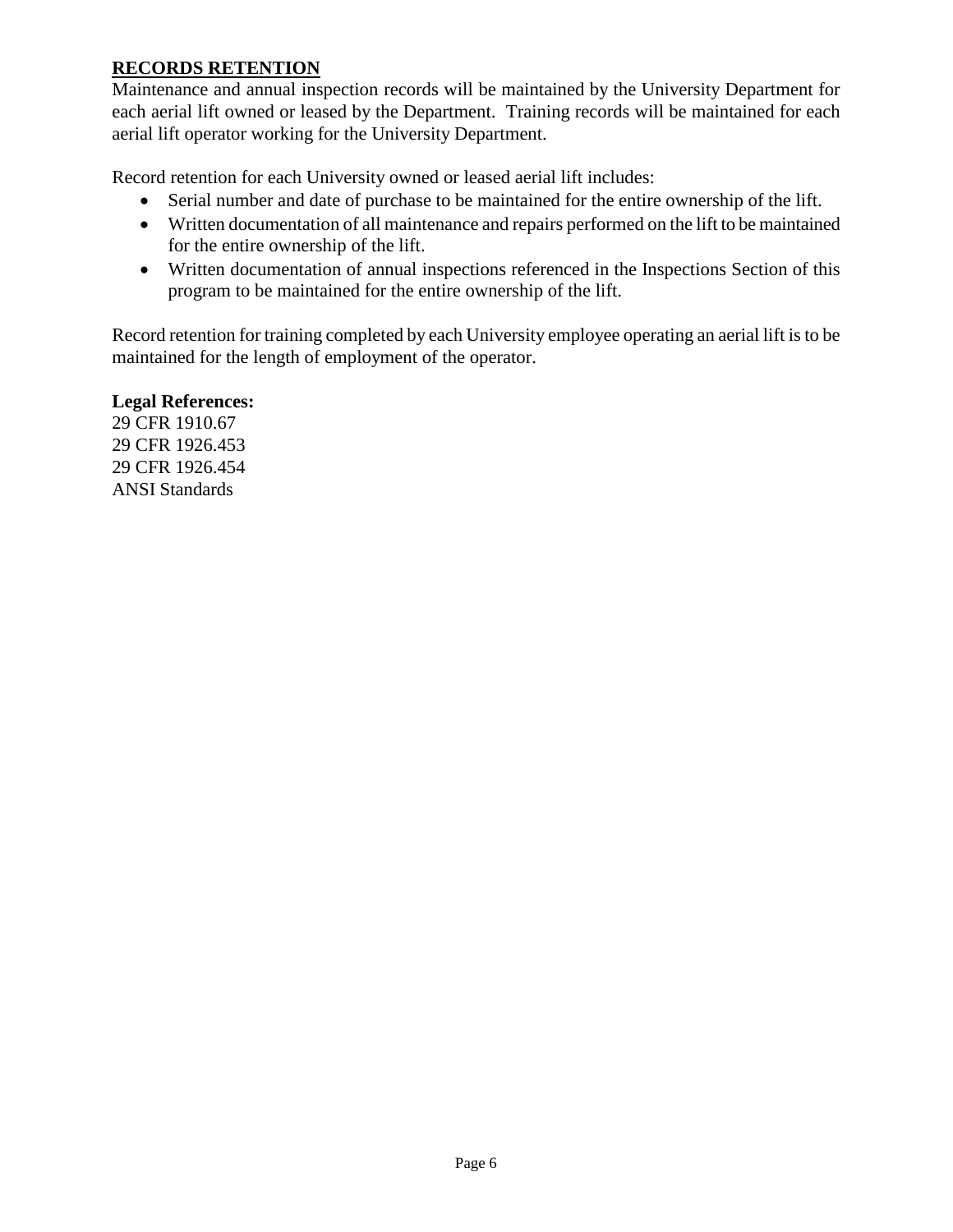# **Appendix A University of Minnesota SAFETY TRAINING Attendance Record**

Campus/Unit/Shift:

Training Topic:

Presenter(s):

Date: Start Time: End Time:

|                         | <b>Name</b> | Signature | <b>Work Area</b> | Compass ID No. |
|-------------------------|-------------|-----------|------------------|----------------|
| $\mathbf{1}$            |             |           |                  |                |
| $\mathbf 2$             |             |           |                  |                |
| $\overline{\mathbf{3}}$ |             |           |                  |                |
| $\overline{\mathbf{4}}$ |             |           |                  |                |
| $\overline{\mathbf{5}}$ |             |           |                  |                |
| $\boldsymbol{6}$        |             |           |                  |                |
| $\boldsymbol{7}$        |             |           |                  |                |
| $\bf{8}$                |             |           |                  |                |
| $\boldsymbol{9}$        |             |           |                  |                |
| ${\bf 10}$              |             |           |                  |                |
| ${\bf 11}$              |             |           |                  |                |
| $12$                    |             |           |                  |                |
| 13                      |             |           |                  |                |
| 14                      |             |           |                  |                |
| $15\,$                  |             |           |                  |                |
| 16                      |             |           |                  |                |
| ${\bf 17}$              |             |           |                  |                |
| ${\bf 18}$              |             |           |                  |                |